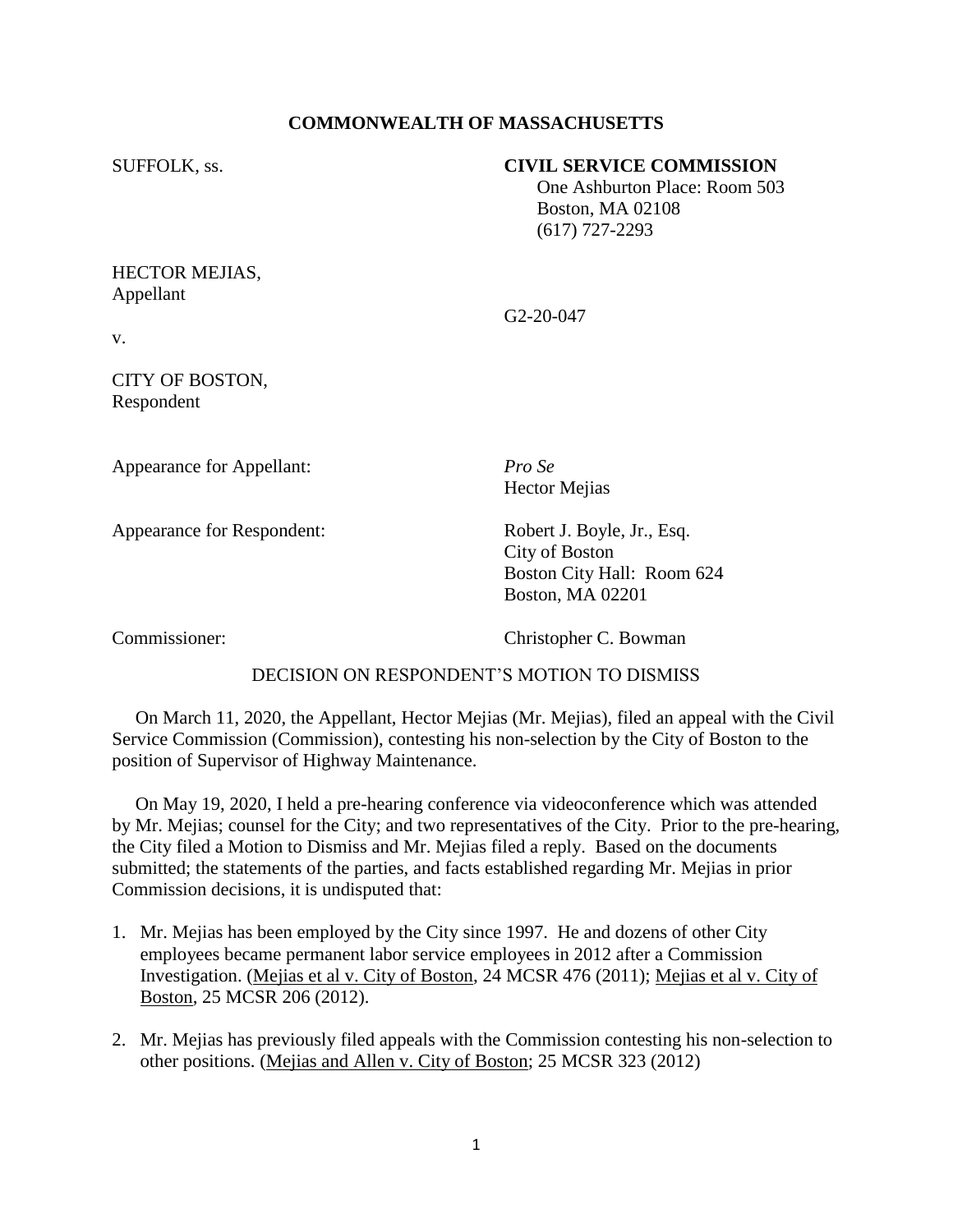- 3. In 2014, Mr. Mejias was appointed to the higher position of Construction Foreman. (Appellant's Opposition to Motion to Dismiss)
- 4. Also in 2014, Mr. Mejias began serving as the Acting Supervisor of Construction. (Appellant's Opposition to Motion to Dismiss)
- 5. The City's Department of Public Works (Department) posted the Supervisor of Highway Maintenance position, both externally and internally, as a provisional appointment on September 24, 2019. (Attachment D to City's Motion to Dismiss)
- 6. The minimum qualifications for the job require that applicants "must have at least three (3) years of full-time, or equivalent part-time, experience in the repair, construction or maintenance of highways, streets or roadways, of which at least one year must have been in a supervisory capacity. Working knowledge of procedures and practices of snow removal, street repair, care of tools and equipment, laws, rules, regulations and policies pertaining to this position preferred. Ability in written and oral expression preferred. Must have the ability to exercise good judgment and be able to focus on detail as required by the job. Must have and maintain a current Mass. driver's license. BOSTON RESIDENCY REQUIRED." (Attachment D to City's Motion to Dismiss)
- 7. The Department interviewed four candidates including the Appellant. All three interview panelists ranked Mr. Mejias third among the four candidates. (Attachment C to City's Motion to Dismiss)
- 8. The Department selected Candidate CY, a candidate that was ranked first (tied) by the interview panel. (Attachment C to City's Motion to Dismiss)
- 9. CY has been employed by the City since 2013. He has held the positions of Motor Equipment Operator; Heavy Motor Equipment Operator; Special Heavy Equipment Operator; Highway Maintenance Inspector; and Highway Maintenance Foreman. (Attachment B to City's Motion to Dismiss)
- 10. As a Highway Maintenance Inspector (19 months), CY supervised the work of maintenance crews and inspected the work of contractors. As a Highway Maintenance Foreman (3 years), CY supervised a group of employees making repairs to streets and performed the duties of of supervisor when required to do so. (Attachment B to City's Motion to Dismiss)
- 11. Collectively, the duties CY has performed in all positions appear to show that he has a working knowledge of procedures and practices of snow removal, street repair, care of tools and equipment, laws, rules, regulations and polices pertaining to the position of Supervisor of Highway Maintenance. (Attachment B to City's Motion to Dismiss)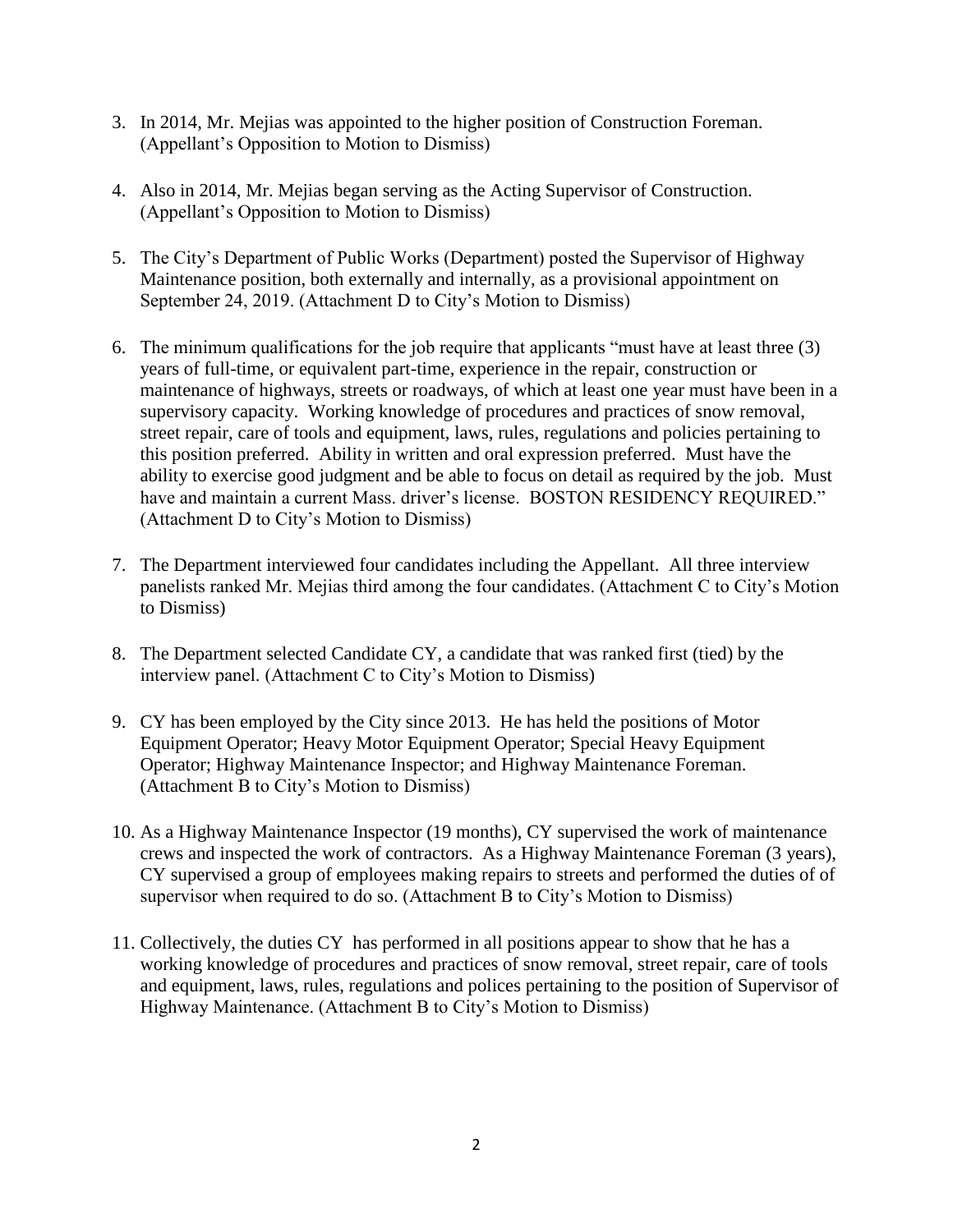## *Analysis*

l

 The vast majority of non-public safety civil service positions in the official service in Massachusetts have been filled provisionally for well over two (2) decades. These provisional appointments and promotions have been used as there have been no "eligible lists" from which a certification of names can be made for permanent appointments or promotions.<sup>1</sup> The underlying issue is the Personnel Administrator's (HRD) inability to administer civil service examinations that are used to establish these applicable eligible lists. This is not a new issue – for the Commission, HRD, the legislature, the courts or the various other interested parties including Appointing Authorities, employees or public employee unions.

 In a series of decisions, the Commission has addressed the statutory requirements when making such provisional appointments or promotions. See Kasprzak v. Department of Revenue, 18 MCSR 68 (2005), on reconsideration, 19 MCSR 34 (2006), on further reconsideration, 20 MCSR 628 (2007); Glazer v. Department of Revenue, 21 MCSR 51 (2007); Asiaf v. Department of Conservation and Recreation, 21 MCSR 23 (2008); Pollock and Medeiros v. Department of Mental Retardation, 22 MCSR 276 (2009); Pease v. Department of Revenue, 22 MCSR 284 (2009) & 22 MCSR 754 (2009); Poe v. Department of Revenue, 22 MCSR 287 (2009); Garfunkel v. Department of Revenue, 22 MCSR 291 (2009); Foster v. Department of Transitional Assistance, 23 MCSR 528; Heath v. Department of Transitional Assistance, 23 MCSR 548.

 In summary, these recent decisions provide the following framework when making provisional appointments and promotions:

- G.L.c.31, §15, concerning provisional *promotions*, permits a provisional promotion of a permanent civil service employee from the next lower title within the departmental unit of an agency, with the approval of the Personnel Administrator (HRD) if (a) there is no suitable eligible list; or (b) the list contains less than three names (a short list); or (c) the list consists of persons seeking an original appointment and the appointing authority requests that the position be filled by a departmental promotion (or by conducting a departmental promotional examination). In addition, the agency may make a provisional promotion skipping one or more grades in the departmental unit, provided that there is no qualified candidate in the next lower title and "sound and sufficient" reasons are submitted and approved by the administrator for making such an appointment.
- Under Section 15 of Chapter 31, only a "civil service employee" with permanency may be provisionally promoted, and once such employee is so promoted, she may be further provisionally promoted for "sound and sufficient reasons" to another higher title for which she may subsequently be qualified, provided there are no qualified permanent civil service employees in the next lower title.
- Absent a clear judicial directive to the contrary, the Commission will not abrogate its recent decisions that allow appointing authorities sound discretion to post a vacancy as a provisional appointment (as opposed to a provisional promotion), unless the evidence suggests that an

 $1<sup>1</sup>$  By memo[r](http://sll.gvpi.net/document.php?id=csc:0007172-0000000&type=hitlist&num=0#hit5)andum dat[e](http://sll.gvpi.net/document.php?id=csc:0007172-0000000&type=hitlist&num=0#hit6)d July 25, 1997, the personal administrator revoked non public safety civil service eligible list[s](http://sll.gvpi.net/document.php?id=csc:0007172-0000000&type=hitlist&num=0#hit9) over five years old.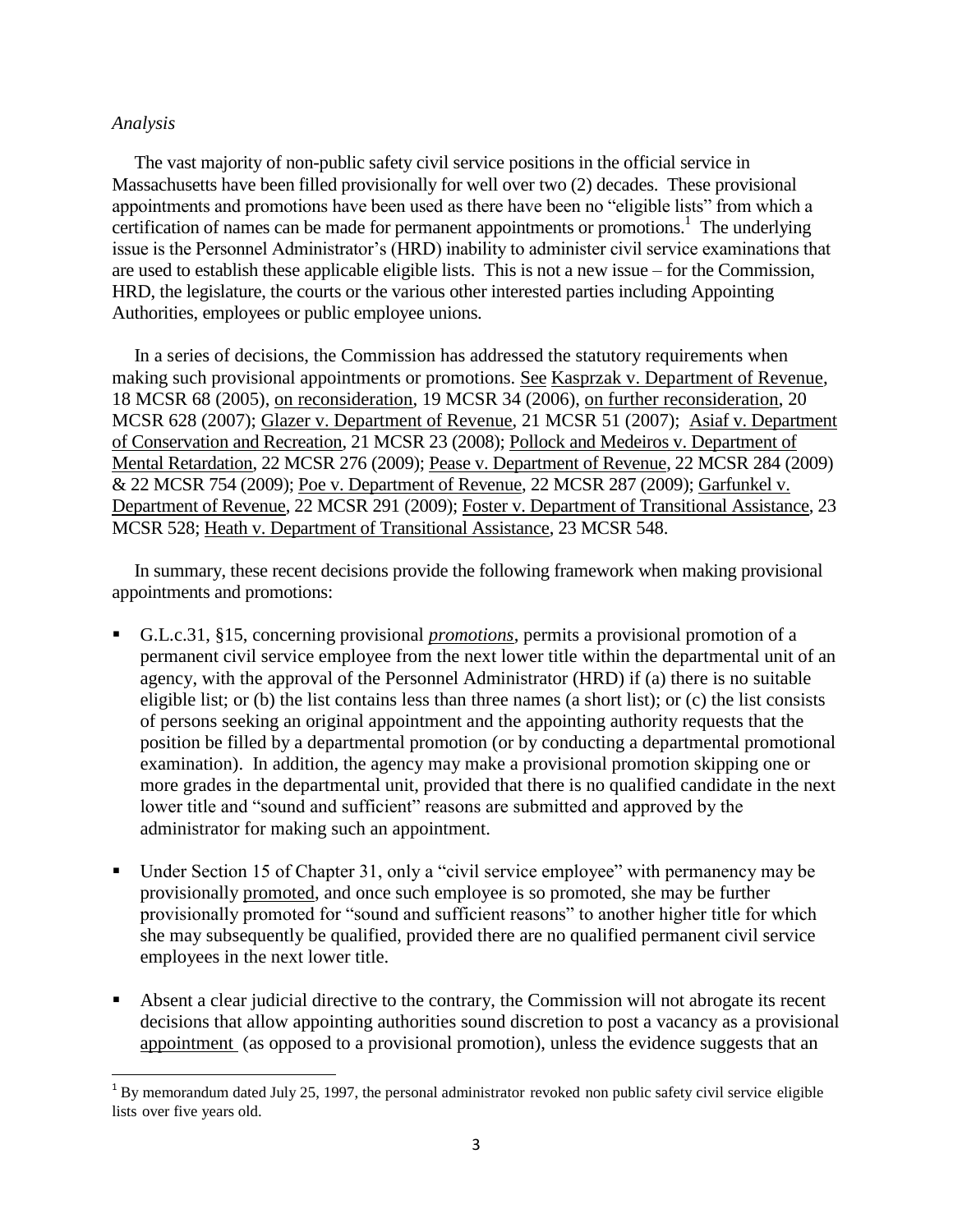appointing authority is using the Section 12 provisional "appointment" process as a subterfuge for selection of provisional employee candidates who would not be eligible for provisional "promotion" over other equally qualified permanent employee candidates.

 When making provisional appointments to a title which is not the lowest title in the series, the Appointing Authority, under Section 12, is free to consider candidates other than permanent civil service employees, including external candidates and/or internal candidates in the next lower title who, through no fault of their own, have been unable to obtain permanency since there have been no examinations since they were hired.

 Applied to the instant appeal, the City has not violated any civil service law or rule regarding provisional appointments. The City posted this Supervisor of Highway Maintenance vacancy as provisional appointment and, as such, was not required to appoint candidates with civil service permanency. They were permitted to consider both external candidates as well as internal candidates, as they did here.

 Ultimately, the City provisionally appointed one (1) internal candidate to the position of Supervisor of Highway Maintenance. For the reasons cited above, this is not a violation of those sections of the civil service law related to provisional appointments and, further, does not constitute a "bypass" of the Appellant, which could typically be appealed under G.L. c. 31, § 2(b).

 Although no bypass occurred here, the Commission always maintains authority under G.L. c. 31, § 2(a) to conduct investigations, including when allegations are made that an appointment process was not consistent with basic merit principles. This statute confers significant discretion upon the Commission in terms of what response and to what extent, if at all, an investigation is appropriate. See Boston Police Patrolmen's Association et al v. Civ. Serv. Comm'n, No. 2006- 4617, Suffolk Superior Court (2007). See also Erickson v. Civ. Serv. Comm'n & others, No. 2013-00639-D, Suffolk Superior Court (2014).

 I carefully reviewed Mr. Mejias's written submission and his statements at the pre-hearing conference. Based on a review of the information provided and the statements of the parties, an investigation by the Commission is not warranted here. The City chose an incumbent employee who has the necessary qualifications, including supervisory experience. The allegation that two of the three interview panelists had, effectively, become annoyed with Mr. Mejias, is not sufficient for the Commission to initiate an investigation.

 I reach this conclusion that an investigation is not warranted despite having some questions regarding the notes of the interview panelists. Those notes, while praising Mr. Mejias's knowledge and abilities, appear to question Mr. Mejias's supervisory performance over the years. Had this been a bypass appeal, in which a candidate ranked below Mr. Mejias was appointed (which is not the case here), I would have inquired as to whether this was an assessment of the Appellant's interview performance or, rather, an assessment of his performance over the years. If it was the latter, the next level of inquiry would be whether the City had documented those concerns in prior performance evaluations.